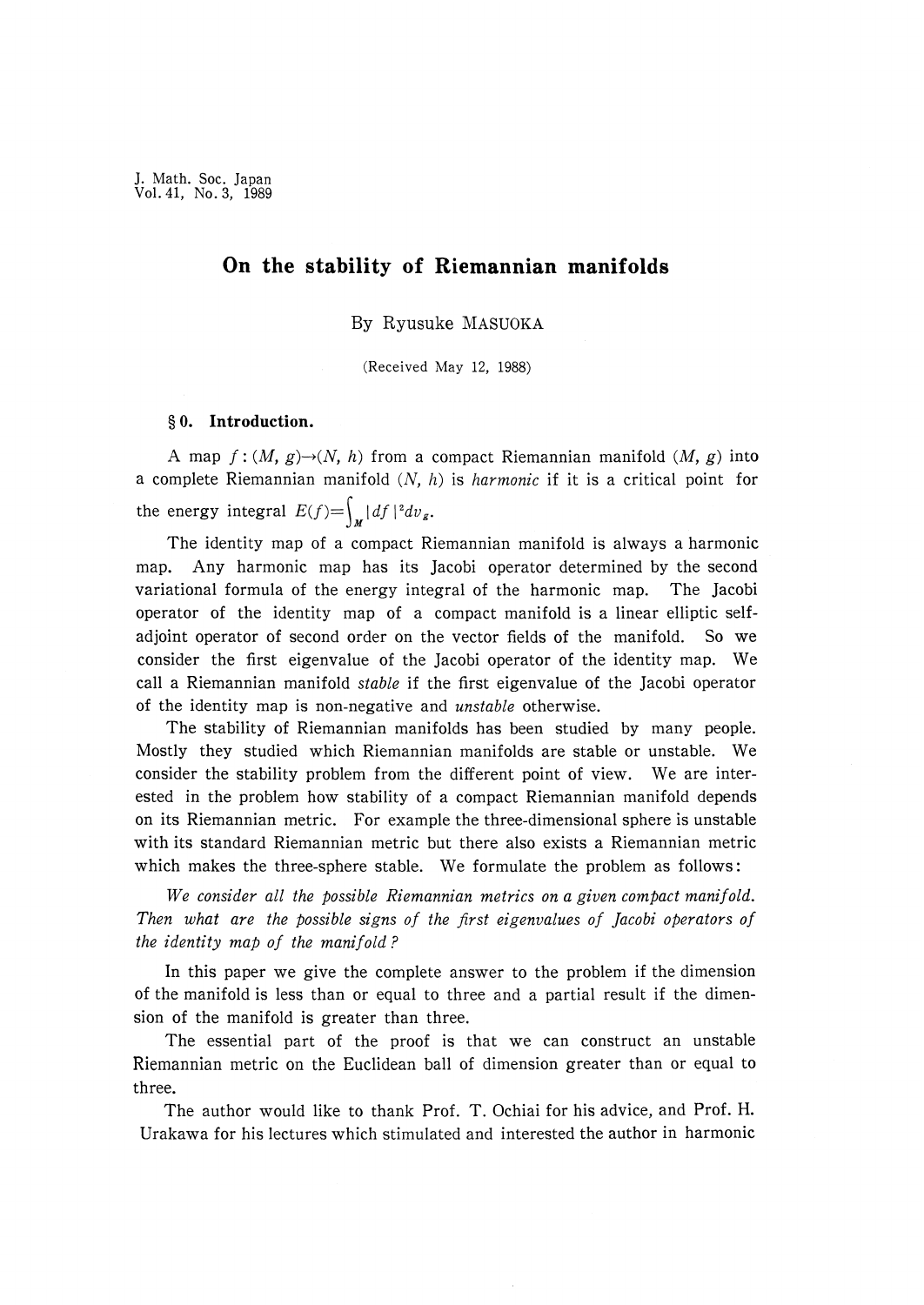494 R. MASUOKA

map theory.

 REMARK. It is an easy consequence of the result by G. Z. Gao and S. T. Yau [2] that there exists a Riemannian metric on the three-sphere which makes it stable.

### § 1. Definitions and statement of results.

 From here on we let all the manifolds which appear in this paper be compact, connected and without boundary unless otherwise specified. In this section we give definitions necessary in this paper. Refer to [1] for precise definitions. We give the statement of our Main Theorem at the end of this section.

DEFINITION (Jacobi operator). For a harmonic map  $f:(M, g) \rightarrow (N, h)$  we define the *Jacobi operator*  $J_f$  of f as the following differential operator on  $\Gamma(f^{-1}TN)$ .

$$
J_f V := \Delta^f V - \text{trace } R^N(V, \, df) df
$$

for  $V \in \Gamma(f^{-1}TN$ ). Here  $\Delta^f: \Gamma(f^{-1}TN) \to \Gamma(f^{-1}TN)$  is the differential operator which can be written in the following way using the pull-back connection  $\nabla^f$ of the Levi-Civita connection on  $(N, h)$  by f.

$$
\Delta^f\,V:=-\sum_{i=1}^{\dim M}\left\{\nabla^f_{e_i}\nabla^f_{e_i}V-\nabla^f_{\nabla^f_{e_i}e_i}V\right\}
$$

for  $V\in\Gamma(f^{-1}TN)$ , where  ${e_i}_{i=1}^{dim M}$  is the orthonormal frame of  $(M, g)$  and  $R^N$ is the curvature tensor of  $(N, h)$ .

 The Jacobi operator appears in the second variational formula of the energy functional. See the proof of  $[1,$  Proposition  $(4.3)$ ] for the derivation of the formula.

PROPOSITION (Second variational formula). Let  $f : (M, g) \rightarrow (N, h)$  be a harmonic map and  $f_{s,t}$  be a smooth two-parameter variation of f such that  $f_{0,0}=f$ . Let V,  $W \in \Gamma(f^{-1}TN)$  be the variational vector fields of  $f_{s,t}$  with respect to s and  $t, i.e.,$ 

$$
V = \frac{\partial f_{s,t}}{\partial s}\Big|_{(s,t)=(0,0)}, \qquad W = \frac{\partial f_{s,t}}{\partial t}\Big|_{(s,t)=(0,0)}
$$

Then the second variational formula of the energy functional is given by

والمستعمل

$$
\left.\frac{\partial^2 E(f_{s,t})}{\partial s \partial t}\right|_{(s,t)=(0,0)} = \int_M h(J_f V, W) dv_g.
$$

DEFINITION (Stability of harmonic maps). For a harmonic map  $f : (M, g) \rightarrow$  $(N, h)$  let  $J_f$  be its Jacobi operator.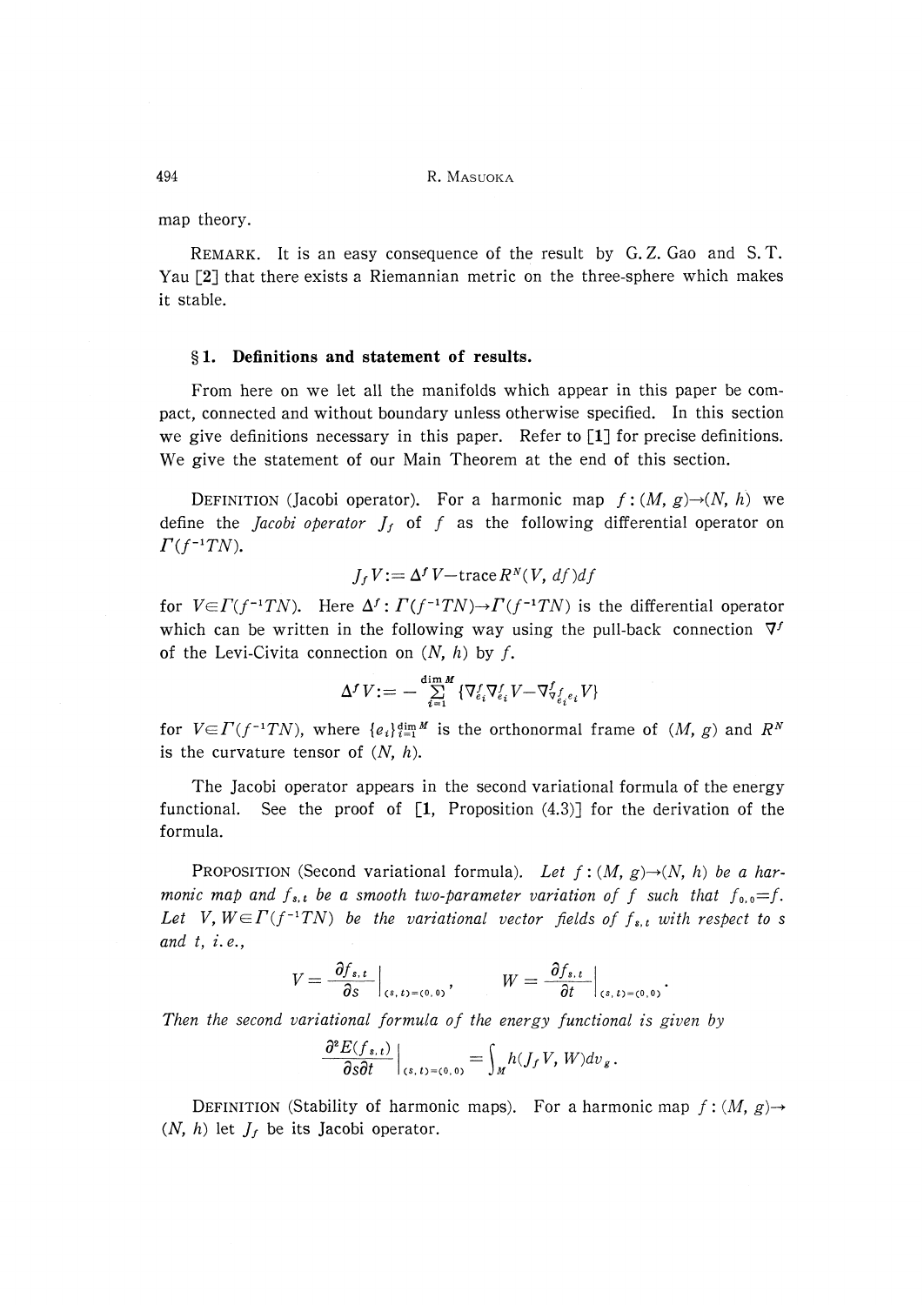(1) We call the map f stable if for any  $V \in \Gamma(f^{-1}TN)$ 

$$
\int_M h(J_f V, V) dv_g \geq 0.
$$

(2) We call the map f strongly stable if for any non-zero  $V \in \Gamma(f^{-1}TN)$ 

$$
\int_M h(J_f V, V) dv_g > 0.
$$

(3) We call the map  $f$  unstable otherwise.

The identity map id:  $(M, g) \rightarrow (M, g)$  of a Riemannian manifold  $(M, g)$  is always a harmonic map. So we can define the stability of a Riemannian manifold in terms of its identity map.

DEFINITION (Stability of Riemannian manifolds). Let  $(M, g)$  be a Riemannian manifold and id its identity map. We call  $(M, g)$  stable (respectively strongly stable, unstable) if id is stable (respectively strongly stable, unstable).

 Since the Jacobi operator is an elliptic self-adjoint differential operator of second order, there exists the first eigenvalue of the Jacobi operator. For a harmonic map  $f : (M, g) \rightarrow (N, h)$  we write  $\lambda_1^f$  for the first eigenvalue of  $J_f$  and especially when  $f$  is the identity map id of a compact Riemannian manifold  $(M, g)$  we write  $\lambda_1^{(M, g)}$  for the first eigenvalue. In the above case of the identity map,  $J(x, g) = J_{id}$  can be written in the following way using the Ricci tensor Ric=Ric<sub>(M, g)</sub> of  $(M, g)$ .

$$
J_{(M, g)}V = J_{\text{id}}V = \Delta^{\text{id}} - \text{Ric}(V)
$$

for  $V \in \Gamma(TM)$ . The next definition is important to our Main Theorem.

DEFINITION (The quantity  $\Lambda(M)$ ). For a compact manifold M we write  $A(M)$  for the set of possible signs of first eigenvalues of Jacobi operators, i.e.,

$$
\Lambda(M):=\{\mathrm{sign}(\lambda_1^{(M,\,s)})|\,\,g\!\in\!\mathrm{Riem}(M)\}\subset\{1,\,0,\,-1\}
$$

where  $Riem(M)$  is the set of all Riemannian metrics on M.

The relations between  $A(M)$  and the stability are:

(1)  $\Lambda(M) \ni 1$  if and only if there exists a Riemannian metric g on M such that  $(M, g)$  is strongly stable.

(2)  $A(M) \subset \{0, 1\}$  if and only if any Riemannian metric g on M makes  $(M, g)$  stable.

(3)  $A(M) \equiv -1$  if and only if there exists a Riemannian metric g on M which makes  $(M, g)$  unstable.

Now we can state our Main Theorem.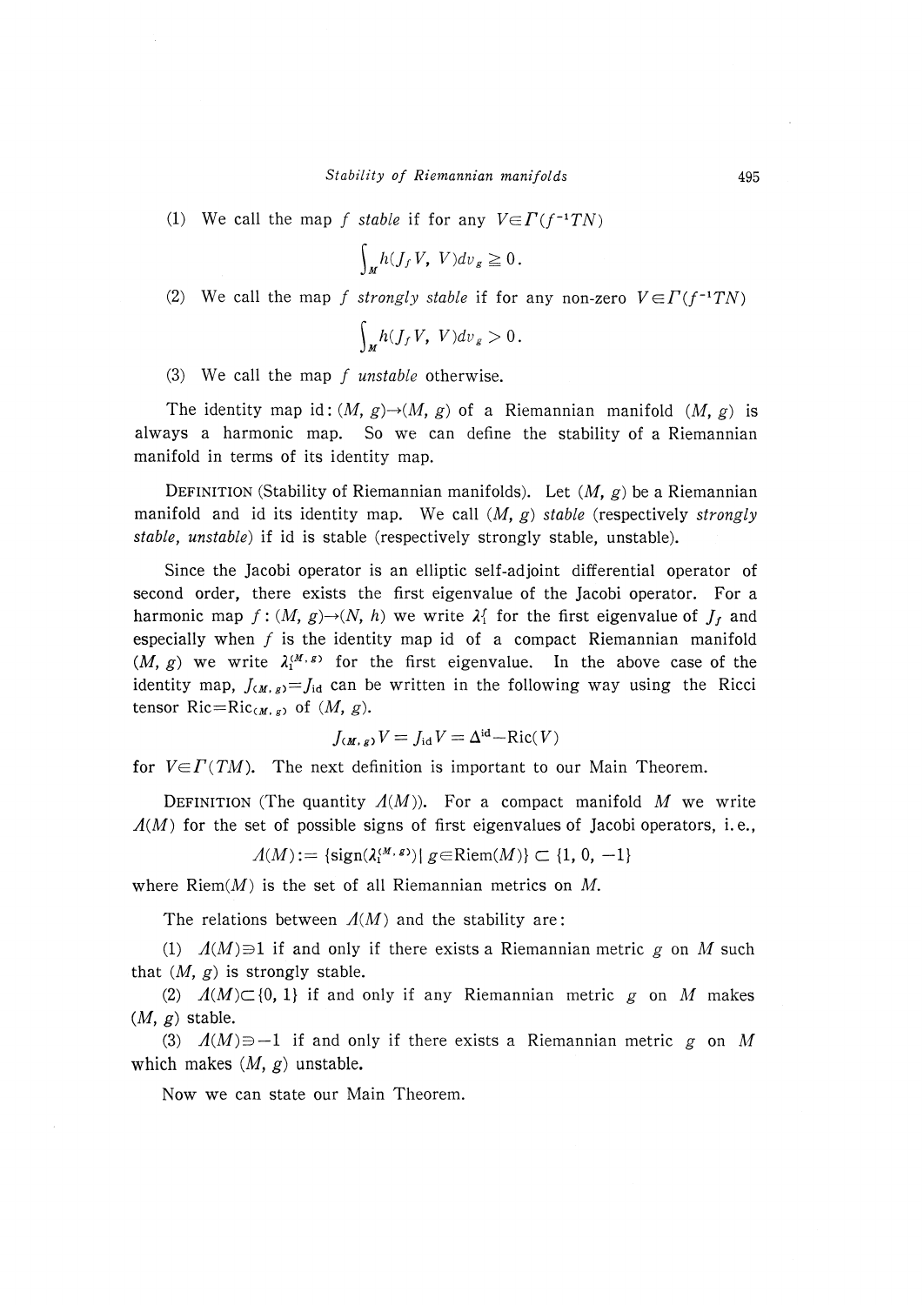MAIN THEOREM. Let M be a compact manifold without boundary and let  $A(M)$  as above. Then the following statements hold.

(1) If dim  $M=1$  then  $\Lambda(M) = \{0\}$ .

(2) If dim  $M=2$  then  $\Lambda(M)$  is determined by the Euler number  $\chi(M)$  of M. If dim  $M=2$  and  $\mathfrak{X}(M)\geq 0$  then  $A(M)=\{0\}$ . If dim  $M=2$  and  $\mathfrak{X}(M)<0$  then  $\Lambda(M)=\{1\}.$ 

(3) If dim  $M=3$  then  $\Lambda(M) = \{1, 0, -1\}.$ 

(4) If dim  $M \geq 4$  then  $\Lambda(M) \Rightarrow -1$ .

## § 2. Proof of Main Theorem.

 In this section we prove Main Theorem. First we show that we can construct a Riemannian metric on the Euclidean ball of dimension greater than or equal to three which is unstable.

LEMMA 2.1. For an integer  $n\geq 3$  there exist a positive real number  $L=L(n)$ , a smooth function p with a compact support in the n-dimensional Euclidean ball  $(B<sup>n</sup>(L), g<sub>0</sub>)$  of the radius of L and a smooth vector field Z' with a compact support in  $(B<sup>n</sup>(L), g<sub>0</sub>)$  which satisfy the following condition.

Let J' be the Jacobi operator of the identity map of  $(B<sup>n</sup>(L), g')$  and dv' the volume element of  $(B<sup>n</sup>(L), g')$  where  $g' = e<sup>2\rho</sup>g<sub>0</sub>$ . Then

(2-1) 
$$
\int_{B^n(L)} g'(J'Z', Z')dv' < 0.
$$

**PROOF.** In this proof we denote by  ${C_i(n)}_{i=1,2,...}$  the constants which depend only on *n* and we put  $B^n(L) = \{x = (x_1, \dots, x_n) \in \mathbb{R}^n \mid |x| < L\}$ . We take a constant *l* such that  $l \ge 4$  and put  $L=2l$ . And we put  $Z'=\text{grad }\rho$  for a function  $\rho$  on  $B<sup>n</sup>(L)$ . Later we shall show that we can choose l and a smooth function  $\rho$  so that the lemma holds. We rewrite the right-hand side of  $(2-1)$ using only  $\rho$  and  $g_0$  as

(2-2) 
$$
\int_{B^n(L)} \{ \text{trace}' \langle \nabla' Z', \nabla' Z' \rangle' - \text{Ric}'(Z', Z') \} dv' = \int_{B^n(L)} \{ \text{trace} \langle \nabla \text{grad } \rho, \nabla \text{grad } \rho \rangle - 2n | \text{grad } \rho |^2 + (n-8) (\nabla d \rho)(\text{grad } \rho, \text{grad } \rho) \} e^{n \rho} dv
$$

where trace', Ric' and  $\langle$ ,  $\rangle'$  are the trace, the Ricci tensor and the Riemannian metric itself with respect to  $g'$  respectively. Those symbols without "'" are the symbols related to  $g_0$ . We take a Lipschitz function  $\rho_1$  on  $B^n(L)$  such that

$$
\rho_1=\max\Bigl\{\frac{1}{n}\Bigl(1-\frac{\mid x\mid}{l}\Bigr),\ 0\Bigr\}
$$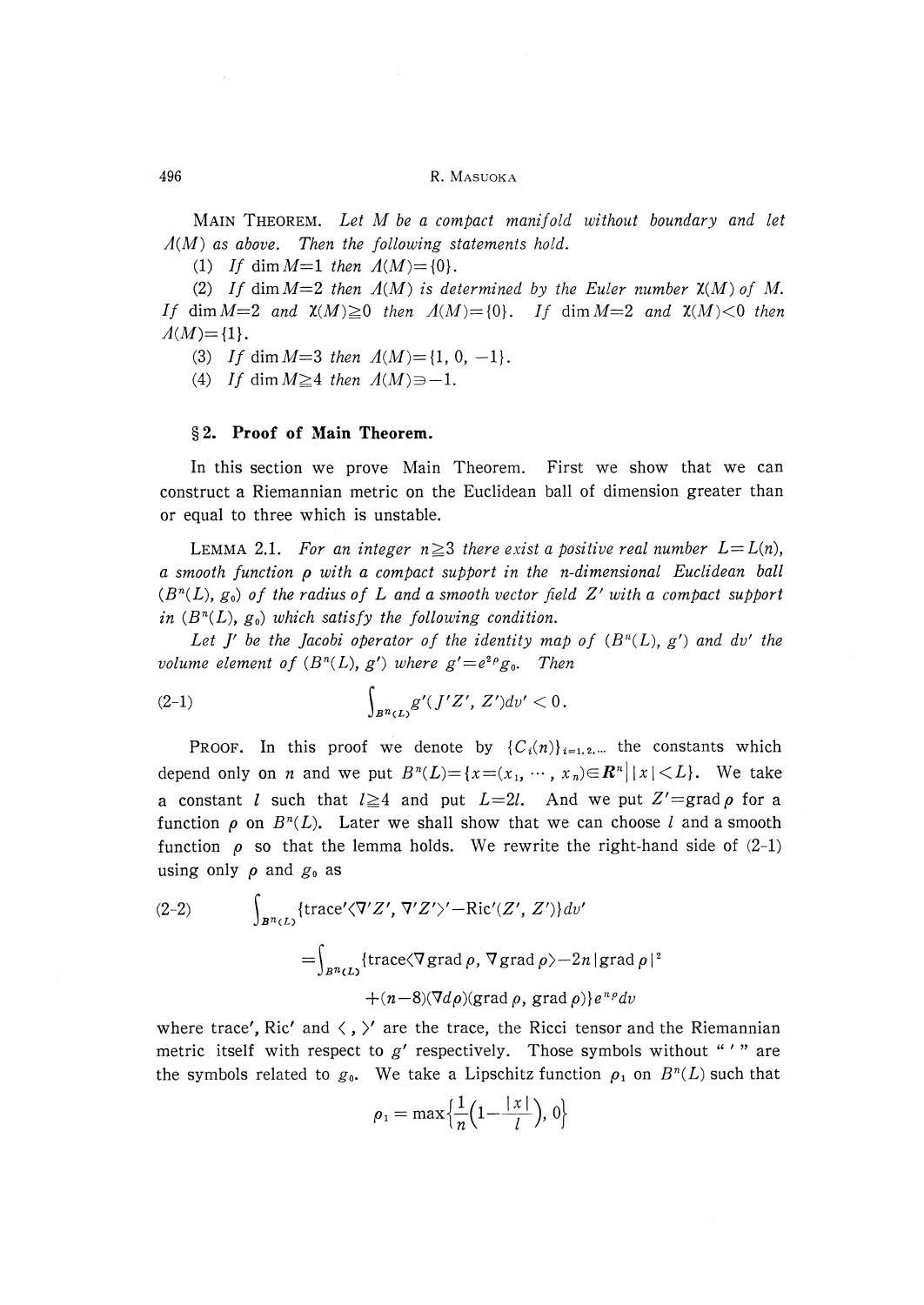for  $x \in \mathbb{R}^n$ . First we estimate the integral on the right-hand side of (2-2) with  $\rho = \rho_1$ . Later we take a smooth function  $\rho$  near  $\rho_1$  and estimate the difference. Here are the estimates of the terms on the right-hand side of  $(2-2)$ .

$$
\int_{B^n(L)} \operatorname{trace} \langle \nabla \operatorname{grad} \rho_1, \nabla \operatorname{grad} \rho_1 \rangle e^{n \rho_1} dv \leq C_1(n) l^{n-4}
$$
\n
$$
\int_{B^n(L)} 2n |\operatorname{grad} \rho_1|^2 e^{n \rho_1} dv \geq C_2(n) l^{n-2}.
$$
\n
$$
\int_{B^n(L)} (n-8) (\nabla d \rho_1) (\operatorname{grad} \rho_1, \operatorname{grad} \rho_1) e^{n \rho_1} dv = 0.
$$

Therefore we can take  $l_0>0$  and  $C_3(n)>0$  such that

(2-3) 
$$
\int_{B^n(L)} \{ \text{trace} \langle \nabla \text{grad } \rho_1, \nabla \text{grad } \rho_1 \rangle - 2n | \text{grad } \rho_1 \|^2 + (n-8) (\nabla d \rho_1) (\text{grad } \rho_1, \text{grad } \rho_1) \} e^{n \rho_1} dv \leq - C_3(n) l^{n-2}
$$

for  $l \ge l_0$ .

Now we take a smooth  $\rho$  and estimate the difference. We take  $\rho \in$  $C^{\infty}(B^n(2l))$  satisfying the following conditions:

(1) The function  $\rho$  depends only on |x|.

$$
(2) \t\t\t 0 \le \rho(x) \le \frac{1}{n}
$$

for any  $x \in B<sup>n</sup>(2l)$ .

$$
(3) \qquad \qquad \rho(x) = \rho_1(x)
$$

for any x such that  $1 \le |x| \le l-1$ .

$$
(4) \qquad \qquad \rho(x) = 0
$$

for any x such that  $l+1 \leq |x| \leq 2l$ .

(5) 
$$
|\operatorname{grad} \rho| \leq \frac{C_4(n)}{l}
$$

for any  $x \in B<sup>n</sup>(2l)$ .

(6) 
$$
\left|\frac{\partial}{\partial x_i}\mathrm{grad}\,\rho\right| \leq \frac{C_s(n)}{l}
$$

for any  $x \in B<sup>n</sup>(2l)$  and  $i=1, \cdots, n$ .

 $\rho(x)$  differs from  $\rho_1(x)$  when  $|x| < 1$  or when  $l-1 < |x| < l+1$ . The integral on  $B<sup>n</sup>(1)$  is negligible when l is large enough. So all we have to estimate is the difference of the integral on  $B<sup>n</sup>(l+1) \setminus B<sup>n</sup>(l-1)$ . Under the above conditions of  $\rho$  it is easy to show that there exist constants  $l_1>0$  and  $C_6(n)>0$  such that

$$
(2-4)\left|\int_{B^{n}(l+1)\setminus B^{n}(l-1)}g_1(J_1Z_1,Z_1)dv_1-\int_{B^{n}(l+1)\setminus B^{n}(l-1)}g'(J'Z',Z')dv'\right|
$$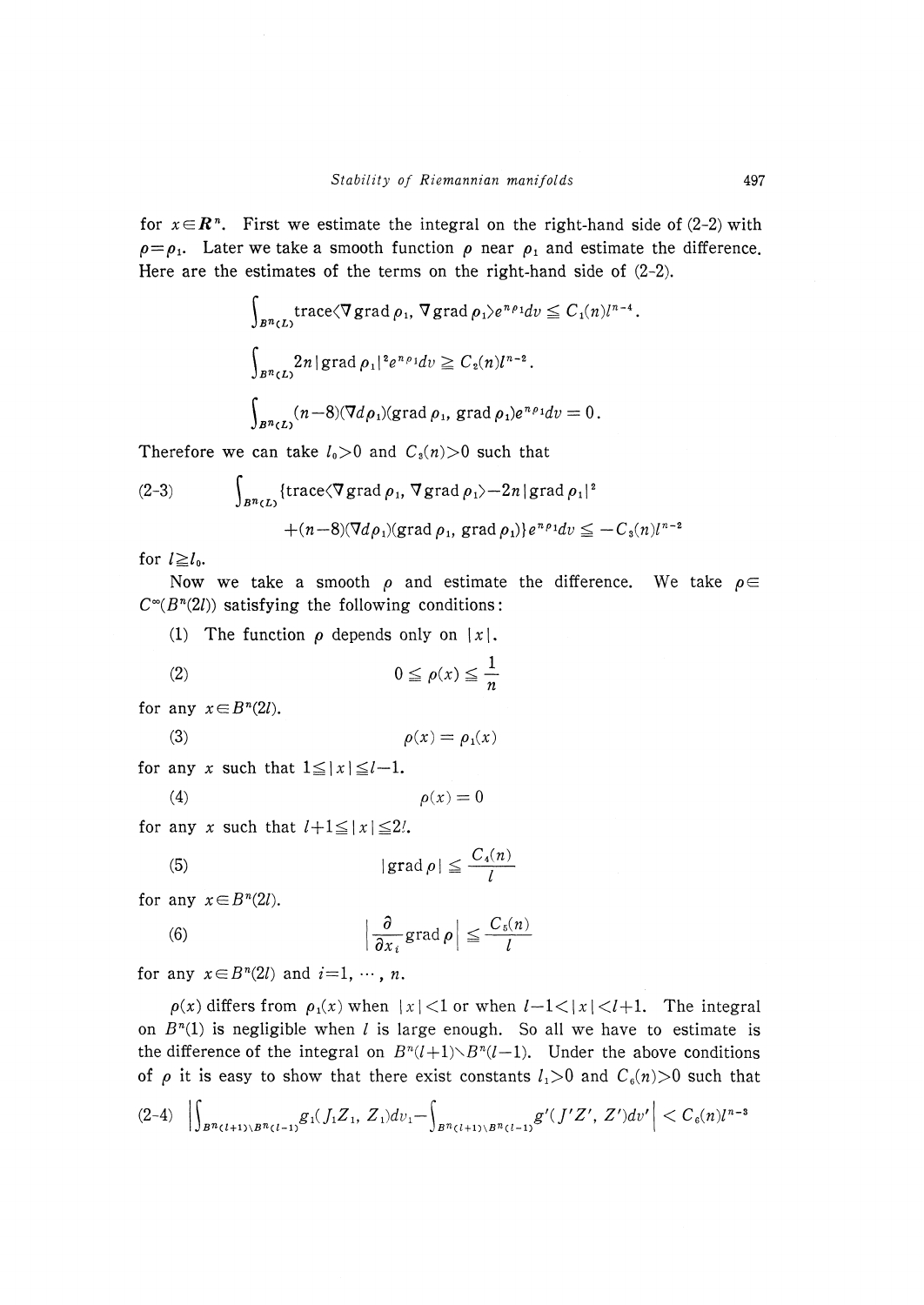### 498 R. MASUOKA

for  $l>l_1$  where those symbols with subscript "1" are the symbols related to  $\rho_1$ and those symbols with "'" are the symbols related to  $\rho$ . From the formulas  $(2-3)$  and  $(2-4)$  we can conclude that if we take *l* large enough  $L=2l$  satisfies the statement of the lemma with  $\rho$  constructed as above and  $Z' = \text{grad } \rho$ .

Now we get down to the main part of the proof.

Case (1). dim  $M=1$ .

This is an easy case because any  $(M, g)$  is isometric to a certain flat onedimensional sphere. So we omit the proof of this case.

Case  $(2)$ , dim  $M=2$ .

 The following theorem by H. Urakawa is essential for the proof of this case (cf. [5, Proposition 2.1]).

THEOREM 2.2. Let  $f:(M, g) \rightarrow (N, h)$  be a holomorphic map between Kähler manifolds  $(M, g)$ ,  $(N, h)$ . Then

$$
\int_M h(J_f V, V) dv_g = \frac{1}{2} \int_M \text{trace } h(DV, DV) dv_g,
$$

where  $DV(X) := \tilde{\nabla}_{f \cdot \mathbf{x}} V - J \tilde{\nabla}_{f \cdot \mathbf{x}} V$ ,  $V \in \Gamma(f^{-1}TN)$ ,  $X \in \Gamma(TM)$ ,  $\tilde{\nabla}$  is the pull-back connection of the Levi-Civita connection on  $(N, h)$  and J stands for complex structures of  $M$  and of  $N$ . In particular,

- (1) such map  $f : (M, g) \rightarrow (N, h)$  is stable.
- (2)  $\text{Ker}(J_f) = \{ V \in \Gamma(f^{-1}TN) | \tilde{\nabla}_{f \ast JX} V = J \tilde{\nabla}_{f \ast X} V \quad \forall X \in \Gamma(TM) \}.$

Let  $(M, g)$  and  $(N, h)$  be as in Theorem 2.2 and id:  $(M, g) \rightarrow (M, g)$  be the identity map of  $(M, g)$ . The following statements are easy consequences of Theorem 2.2.

(1)  $\lambda^f \geq 0$ .

(2) Let  $H^0(M, f^{-1}T^{1,0}N)$  be the *C*-linear vector space consisting of the holomorphic sections of the pull-back bundle of the holomorphic vector bundle of N. Then there exists an isomorphism between  $\text{Ker}(f_t)$  and  $H^0(M, f^{-1}T^{1,0}N)$ **R**-linear vector spaces. Especially in case of id  $H^0(M, f^{-1}T^{1,0}N)$ =  $H^0(M, T^{1,0}M)$  and the above isomorphism  $i : \text{Ker}(J_{(M, s)}) \to H^0(M, T^{1,0}M)$  is given by

$$
i(V) = \frac{1}{2}(V - \sqrt{-1}JV)
$$

for  $V \in \text{Ker}(J_{(M, g)})$ .

(3)  $\lambda_1^{(M,\,g)} > 0$  if and only if  $H^0(M,\,T^{1,\,0}M) = \{0\}.$ 

Now we apply the above results to two-dimensional  $M$ 's. If M is orientable  $M$  is a Kähler manifold.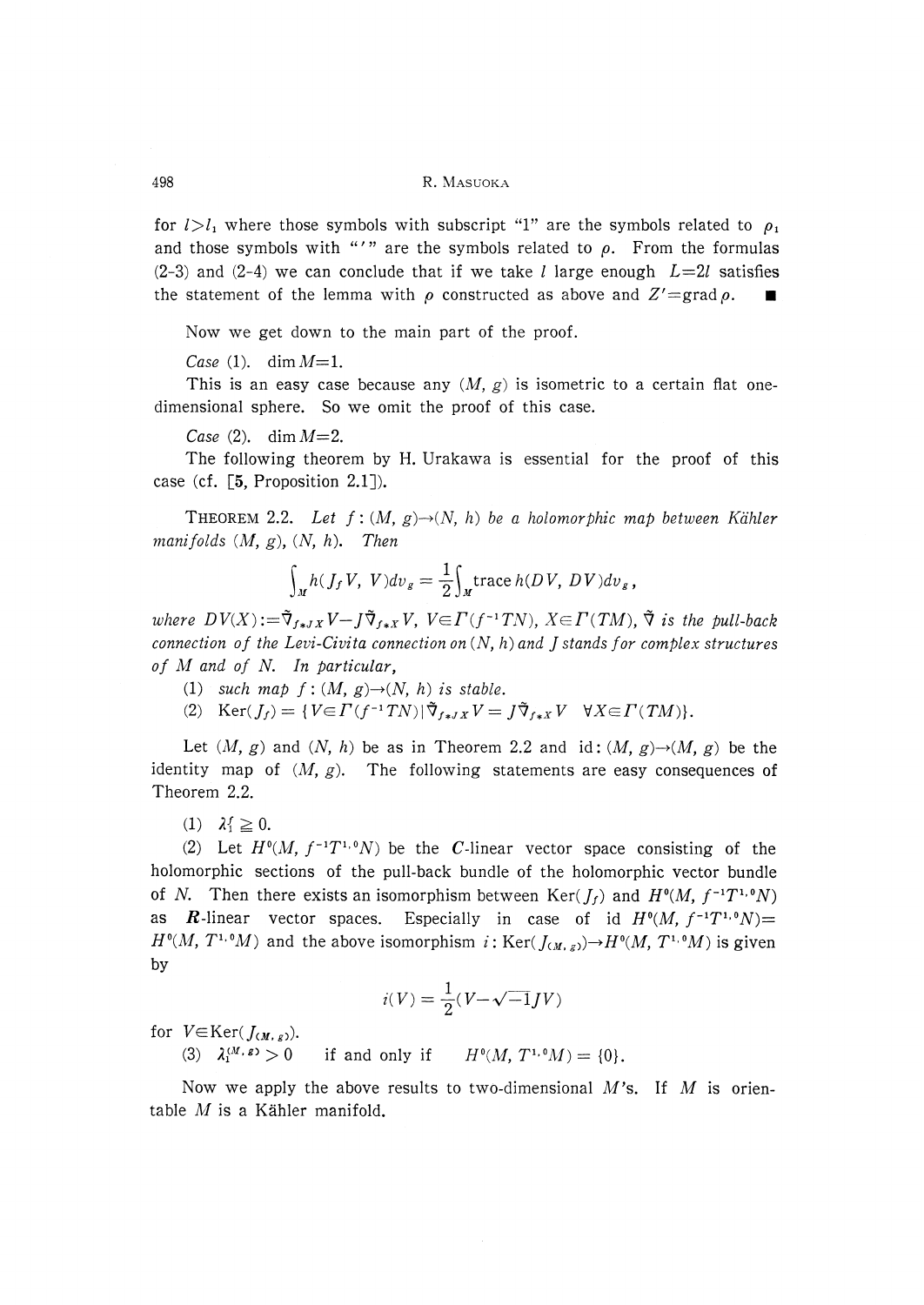If  $\mathfrak{X}(M)$  < 0 and M is orientable then it is well known that  $H^0(M, T^{1,0}M)$  $=$ {0}. So  $\lambda_1^{(M,\,g)}$ >0 for any Riemannian metric g on M and  $\Lambda(M)=1$ .

If  $\mathfrak{X}(M)$  < 0 and M is nonorientable then  $\mathfrak{X}(\widetilde{M})$  < 0 for the orientable covering manifold  $\tilde{M}$  of M.  $\lambda_1^{(\tilde{M}, \tilde{g})} > 0$  for any Riemannian metric g on M where  $(\tilde{M}, \tilde{g})$ is the orientable Riemannian covering manifold of  $(M, g)$ . So  $\lambda_1^{(M, g)} \geq \lambda_1^{(\tilde{M}, \tilde{g})} > 0$ for any Riemannian metric g on M and  $\Lambda(M)=1$ .

If  $\chi(M)\geq 0$  and M is orientable then M is diffeomorphic to a sphere S<sup>2</sup> or a torus  $T^2$ . From the well-known facts that  $\dim_{\mathcal{C}} H^0(S^2, T^{1,0}S^2) = 3$  and that  $\dim_{\mathbf{C}} H^0(T^2, T^{1,0}T^2)=2$  we can conclude that  $\lambda_1^{(M,\,s)}=0$  for any Riemannian metric g on M and that  $\Lambda(M)=0$ .

If  $\mathfrak{X}(M) \geq 0$  and M is nonorientable then  $\mathfrak{X}(\widetilde{M}) \geq 0$  for its orientable covering  $N(M) \leq 0$  and M is nonorientable then  $\lambda(M) \leq 0$  for its orientable covering<br>fold  $\widetilde{M}$ . Therefore for any Riemannian metric g on  $M \lambda_1^{(M,\,g)} \geq \lambda_1^{(\tilde{M},\,\tilde{g})}=0$ where  $(\tilde{M}, \tilde{g})$  is the orientable Riemannian covering manifold of  $(M, g)$ . In order to determine whether  $\lambda_1^{(M,\,g)} > 0$  or  $\lambda_1^{(M,\,g)} = 0$  we have to investigate whether vector fields in Ker( $J_{(\tilde{M}, \tilde{g})}$  are compatible with the covering map. We use the fact that  $(M, g)$  is conformally equivalent to the manifold  $(M, g_0)$  with the constant curvature (see  $[4]$ ). Their orientable covering Riemannian manifolds  $(\tilde{M}, \tilde{g})$  and  $(\tilde{M}, \tilde{g}_0)$  are also conformally equivalent. The conformalities determine the complex structures on the manifolds and the complex structures determine the kernels of  $J_{(\tilde{M}, \tilde{g})}$  and  $J_{(\tilde{M}, \tilde{g})}$ . Therefore they have the same kernel of Jacobi operators. So in order to investigate whether the vector fields in Ker( $J_{(\bar{M},\bar{g})}$ ) are compatible with the covering map we only have to consider the case of the manifolds with constant curvature under the condition  $\chi(M) \geq 0$ . It is easy to show that they are always compatible. This shows that  $\lambda_1^{(M,\,g)}=0$ and we can conclude that  $A(M)=0$ .

Case (3). dim  $M=3$ .

 We use next two theorems along with Lemma 2.1. The first one is by L. Z. Gao and S. T. Yau (cf. [2, Main Theorem]).

 THEOREM 2.3. Every compact three-dimensional manifold without boundary admits a metric with negative Ricci curvature.

The second theorem is by K. Kodaira and D.C. Spencer (cf. [3, Theorem 2]). We only show how it applies to our case.

THEOREM 2.4. Let  $\{g_t\}_{t\in\mathbb{R}}$  be a smooth family of Riemannian metrics on M. Then  $\lambda_1^{(M, g_t)}$  is a continuous function of t.

That  $\Lambda(M) \ni 1$  is an easy consequence of Theorem 2.3 and the definition of Jacobi operator.

That  $A(M) \ni -1$  is derived from Lemma 2.1. By Lemma 2.1 we have a three-dimensional ball  $(B^3(L), g')$  and a vector field Z' on the ball which satisfy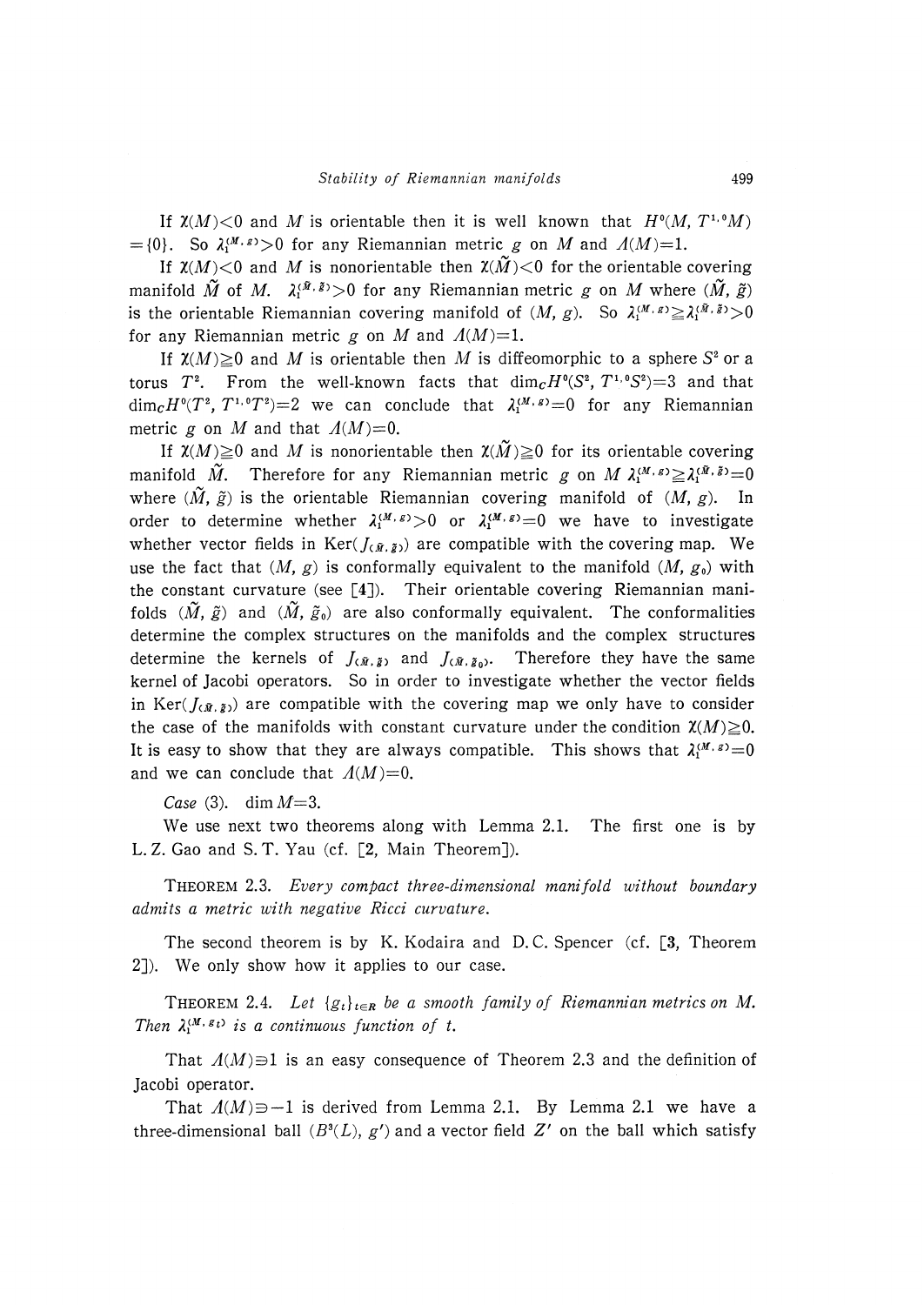500 R. MASUOKA

(2-1). We can imbed this ball into M. We extend the Riemannian metric  $g'$ on the ball to a Riemannian metric  $g$  on  $M$  appropriately and the vector field  $Z'$  on the ball to the vector field  $Z$  on  $M$  being zero outside the ball.  $M$  with the Riemannian metric  $g$  constructed as above is unstable because  $Z$  satisfies

$$
\int_M \langle J_{(M,\,g)}Z,\,Z\rangle dv_g < 0\,.
$$

This implies  $\Lambda(M) \Rightarrow -1$ .

Lastly we show that  $A(M)=0$ . For a compact three-dimensional manifold  $M$  we know from the above argument that there exist Riemannian metrics  $g_0$  and  $g_1$  such that  $\lambda_1^{(M, g_0)} > 0$  and  $\lambda_1^{(M, g_1)} < 0$ . We consider a smooth family  ${g_t}_{t\in[0,1]}$  of Riemannian metrics on M such that

$$
g_t = (1-t)g_0 + tg_1
$$

for  $t \in [0, 1]$ . Then Theorem 2.4 guarantees that there exists  $s \in (0, 1)$  such that

$$
\lambda_1^{(M,\,g_s)}=0\,.
$$

This concludes Case (3).

Case (4). dim  $M \geq 4$ .

That  $\Lambda(M) \ni -1$  is an easy consequence of Lemma 2.1 as in Case (3).

This completes the whole proof of the Main Theorem.

## § 3. Conjectures.

Unfortunately we can not determine  $\Lambda(M)$  completely in case of M such that dim  $M \geq 4$ . But the author believes that the following conjecture holds.

 CONJECTURE. For every compact manifold M without boundary such that  $\dim M \geq 4$  we have

$$
\Lambda(M) = \{1, 0, -1\}.
$$

 The author also believes that the solution of the next conjecture will be the essential step toward the solution of the above conjecture.

CONJECTURE. For every integer  $n \geq 4$  there exists a Riemannian metric on n-dimensional sphere which makes the sphere with the Riemannian metric strongly stable.

#### References

- [1] J. Eells and L. Lemaire, Selected Topics in Harmonic Maps, CBMS Regional Conf Ser, in Math., 50, Amer. Math. Soc., 1983.
- [2] L.Z. Gao and S.T. Yau, The existence of negatively Ricci curved metrics on thre